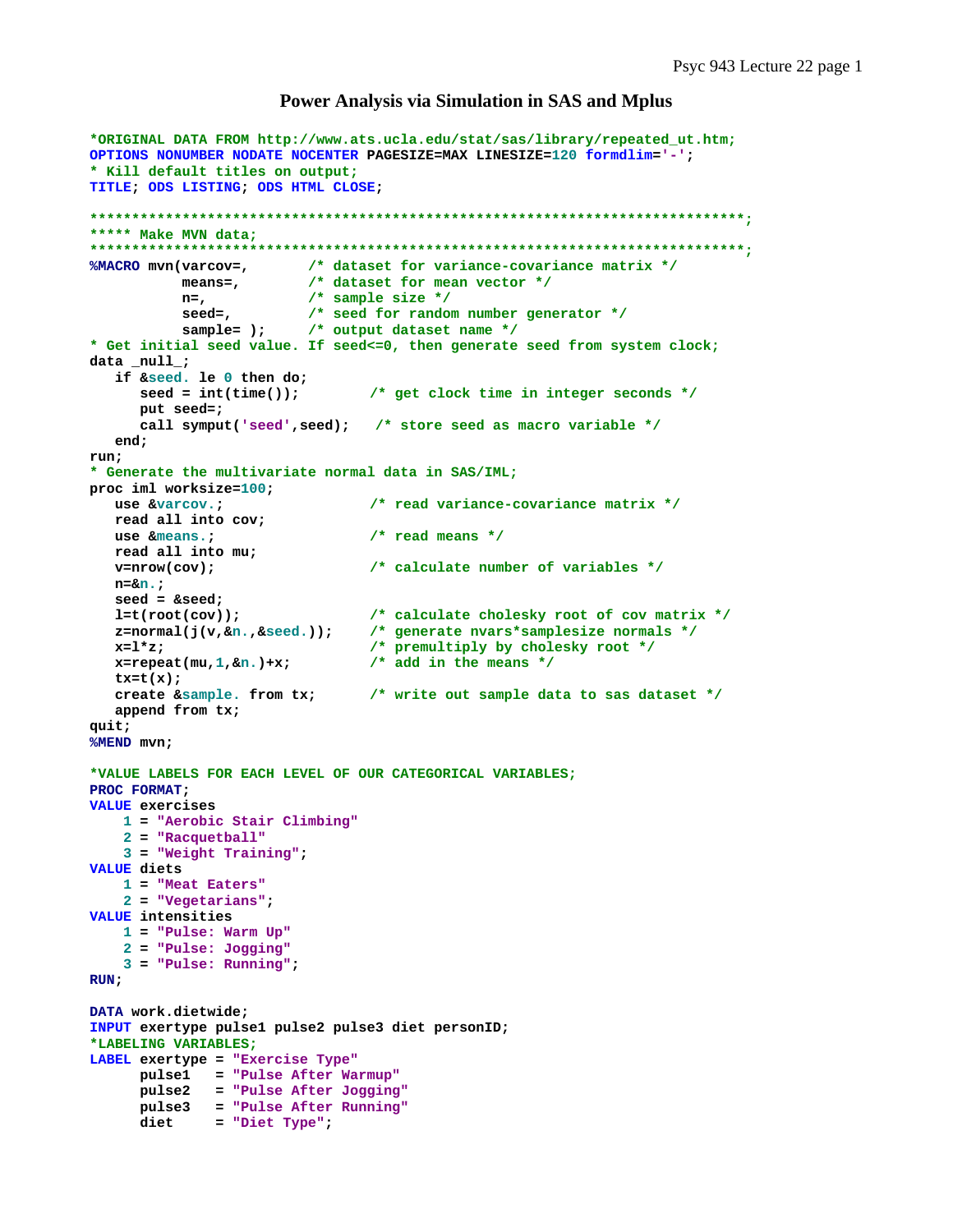```
*ADDING VALUE LABELS TO VARIABLES;
FORMAT exertype exercises. diet diets.; 
*CREATING DUMMY CODED VARIABLES FOR EXERCISE TYPE:;
IF exertype = 1 THEN DO; dEXERCISE ASC = 1; dEXERCISE R = 0; dEXERCISE WT = 0; END;
IF exertype = 2 THEN DO; dEXERCISE_ASC = 0; dEXERCISE_R = 1; dEXERCISE_WT = 0; END; 
IF exertype = 3 THEN DO; dEXERCISE ASC = 0; dEXERCISE R = 0; dEXERCISE WT = 1; END;
*CREATING DUMMY CODED VARIABLES FOR DIET TYPE;
IF diet = 1 THEN DO; dDIET_M = 1; dDIET_V = 0; END;
IF diet = 2 THEN DO; dDIET_M = 0; dDIET_V = 1; END;
*IMPORTING DATA;
DATALINES; 
1 112 166 215 1 1<br>1 111 166 225 1 2
1 111 166 225 1 2<br>1 89 132 189 1 3
1 89 132 189 1 3
1 95 134 186 2 4 
1 66 109 150 2 5 
1 69 119 177 2 6 
2 125 177 241 1 7 
2 85 117 186 1 8 
2 97 137 185 1 9 
2 93 151 217 2<br>2 77 122 178 2
2 77 122 178 2 11 
\begin{array}{ccccccc} 2 & & & 78 & & & 119 & & & 173 & & 2 & & 12 \\ 3 & & & 81 & & & 134 & & & 205 & & 1 & & 13 \end{array}3 81 134 205 1 13 
\frac{3}{2} 88 133 180 1 14
3 88 157 224 1 15<br>3 58 99 131 2 16
3 88 157 224 1<br>3 58 99 131 2 16<br>3 85 132 186 2 17
3 85 132 186 2 17 
3 78 110 164 2 18 
; 
RUN; 
*CONVERTING DATA TO STACKED FORM FOR PROC MIXED;
DATA WORK.dietstack; 
    SET WORK.dietwide; 
      FORMAT intensity intensities.; *ADDING A FORMAT STATEMENT FOR INTENSITY VARIABLE;
*FIRST OUTCOME: PULSE 1 (AFTER WARM UP);
      pulse = pulse1; 
    intensity = 1; 
       dINTENSITY_W = 1; dINTENSITY_J = 0; dINTENSITY_R = 0; *DUMMY CODED VARIABLES FOR ANALYSIS;
    OUTPUT; *OUTPUT MAKES THE LINE OF DATA GET WRITTEN TO THE NEW DATA SET;
*SECOND OUTCOME: PULSE 2 (AFTER JOGGING);
    pulse = pulse2; 
    intensity = 2; 
      dINTENSITY_W = 0; dINTENSITY_J = 1; dINTENSITY_R = 0; 
    OUTPUT; 
*THIRD OUTCOME: PULSE 3 (AFTER RUNNING);
    pulse = pulse3; 
    intensity = 3; 
      dINTENSITY_W = 0; dINTENSITY_J = 0; dINTENSITY_R = 1; 
    OUTPUT; 
RUN; 
*ORIGINAL ANALYSIS - ADDING LSMEANS STATEMENT FOR PREDICTED MEANS FOR EACH CONDITION;
TITLE "MULTIVARIATE MODEL WITH DIET PREDICTOR ONLY - CLASS STATEMENT"; 
PROC MIXED DATA=WORK.dietstack METHOD=ML COVTEST NOPROFILE ITDETAILS IC NAMELEN=50; 
CLASS intensity diet exertype; 
MODEL pulse = exertype|intensity|diet / S DDFM=KENWARDROGER; 
REPEATED intensity / SUBJECT=personID TYPE=UN R RCORR; 
LSMEANS exertype|intensity|diet; 
RUN; 
TITLE;
```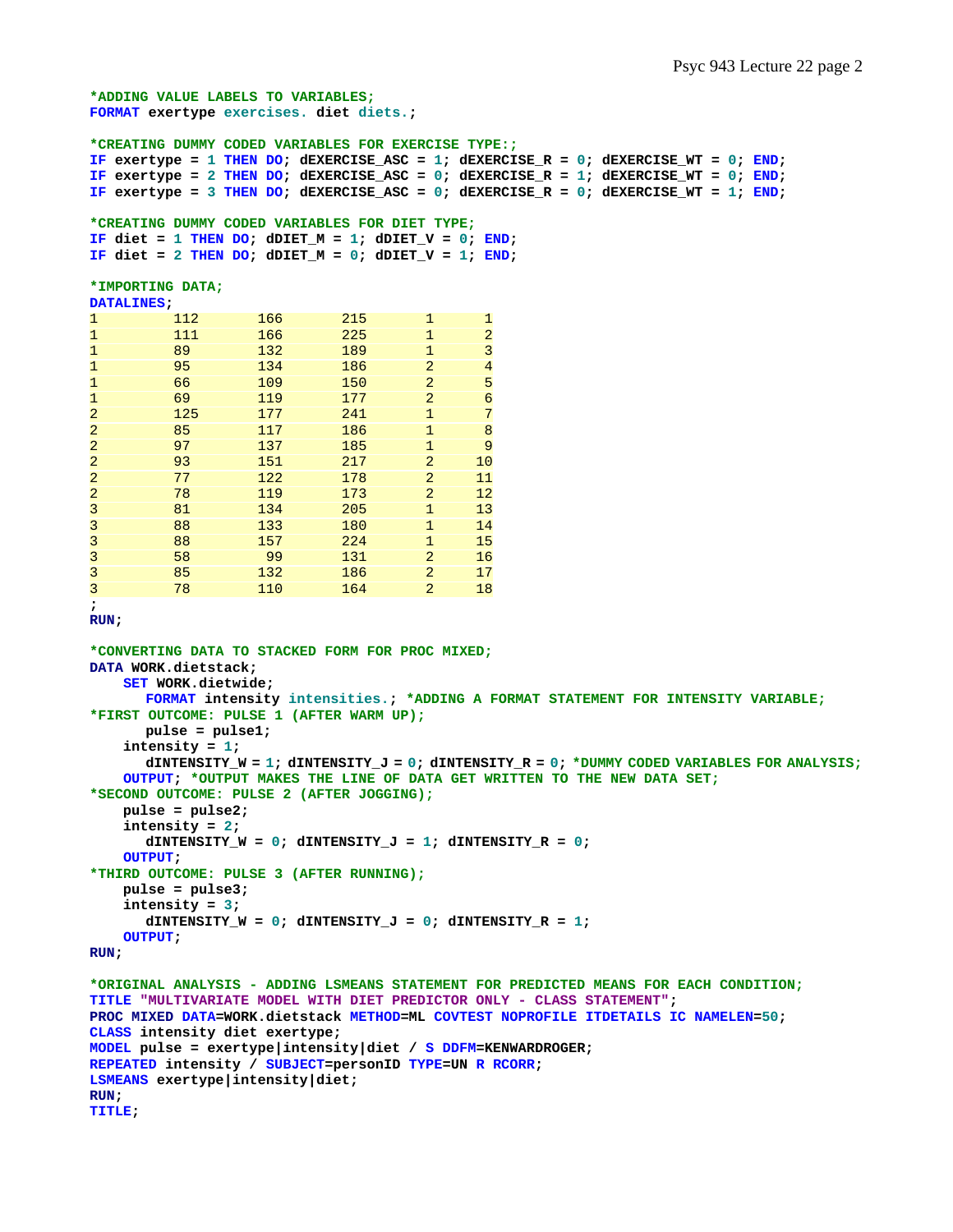```
*FOR DATA GENERATION LATER;
DATA predmeans; 
INPUT diet exertype pulse1p pulse2p pulse3p; 
DATALINES; 
1 1 104.00 154.67 209.67 
1 2 102.33 143.67 204.00 
1 3 85.6667 141.33 203.00 
2 1 76.6667 120.67 171.00 
2 2 82.6667 130.67 189.33 
2 3 73.6667 113.67 160.33 
; 
RUN; 
*STEP #1: GENERATE ERROR TERMS FROM MULTIVARIATE NORMAL DISTRIBUTION USING MULTNORM MACRO:;
DATA rmatrix; 
INPUT col1-col3; 
DATALINES; 
126.41 162.87 185.76<br>162.87 250.67 290.13
                     \frac{290.13}{395.22}185.76 290.13
; 
RUN; 
DATA meanvec; 
INPUT col1; 
DATALINES; 
\overline{O}0 
0 
; 
RUN; 
*BEGIN DATA MAKING MACRO FOR REPLICATIONS;
DATA mvnall; 
RUN; 
%MACRO makedata(reps); 
%DO i=1 %TO &reps.; 
        %mvn(varcov=rmatrix,means=meanvec,n=18,seed=&i.,sample=mvnerror); 
        DATA mvnerror; SET mvnerror; 
                error_warmup = col1; 
                error_jogging = col2; 
                error_running = col3; 
               personID = N;
                DROP col1-col3; 
                replication = &i.; 
        RUN; 
        DATA mvnall; 
                SET mvnall mvnerror; 
                IF personID=. THEN DELETE; 
        RUN; 
%END; 
%MEND; 
%MAKEDATA(100);
```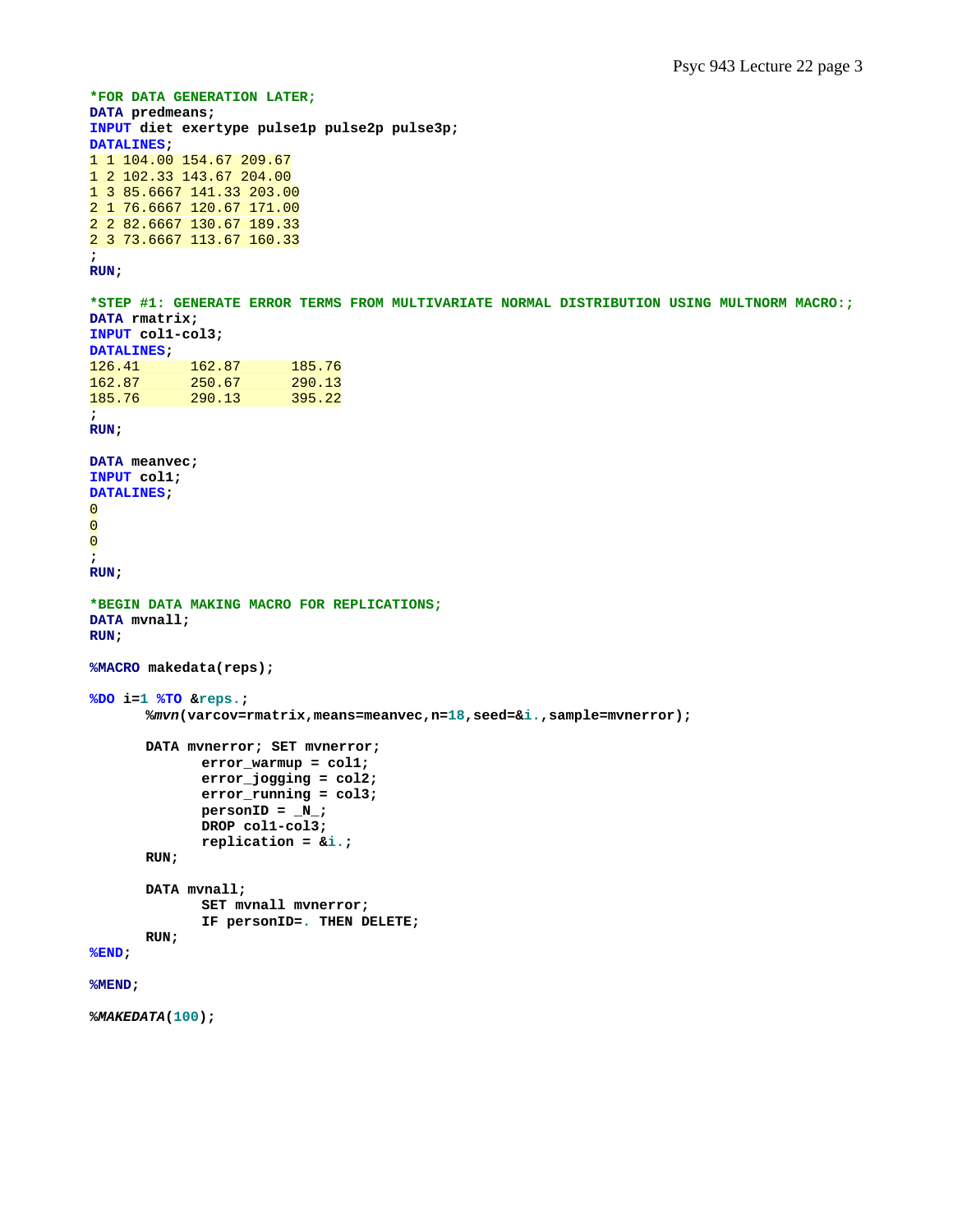```
*STEP 2: MERGE MVN ERROR TERMS WITH ORIGINAL DATA;
PROC SORT DATA=mvnall; BY personID; RUN; 
DATA merge1; 
       MERGE mvnall dietwide; 
       BY personID; 
       IF personID=. THEN DELETE; 
RUN; 
PROC SORT DATA=merge1; 
BY exertype diet; 
RUN; 
PROC SORT DATA=predmeans; 
BY exertype diet; 
RUN; 
DATA merge2; 
       MERGE merge1 predmeans; 
       BY exertype diet; 
        pulse1 = pulse1p+error_warmup; 
        pulse2 = pulse2p+error_jogging; 
        pulse3 = pulse3p+error_running; 
RUN; 
*CONVERTING DATA TO STACKED FORM FOR PROC MIXED;
DATA stackreplications; 
     SET merge2; 
*FIRST OUTCOME: PULSE 1 (AFTER WARM UP);
        pulse = pulse1; 
     intensity = 1; 
     OUTPUT; 
*SECOND OUTCOME: PULSE 2 (AFTER JOGGING);
     pulse = pulse2; 
     intensity = 2; 
     OUTPUT; 
*THIRD OUTCOME: PULSE 3 (AFTER RUNNING);
     pulse = pulse3; 
     intensity = 3; 
     OUTPUT; 
RUN; 
PROC SORT DATA=stackreplications; 
BY replication; 
RUN; 
*ORIGINAL ANALYSIS - ADDING LSMEANS STATEMENT FOR PREDICTED MEANS FOR EACH CONDITION;
TITLE "MULTIVARIATE MODEL WITH DIET PREDICTOR ONLY - CLASS STATEMENT"; 
PROC MIXED DATA=WORK.stackreplications METHOD=ML COVTEST NOPROFILE ITDETAILS IC NAMELEN=50; 
BY replication; 
CLASS intensity diet exertype; 
MODEL pulse = exertype|intensity|diet / S DDFM=KENWARDROGER; 
REPEATED intensity / SUBJECT=personID TYPE=UN R RCORR; 
ODS OUTPUT Tests3 = Tests3; 
RUN;TITLE; 
DATA Tests3; SET Tests3; 
       IF ProbF LT .05 THEN Signif=1; ELSE Signif=0; 
RUN; 
PROC SORT DATA=Tests3; BY effect; RUN; 
TITLE "Proportion Significant Omnibus F-test for Group"; 
PROC MEANS DATA=Tests3 MEAN; CLASS effect; VAR Signif; RUN;
```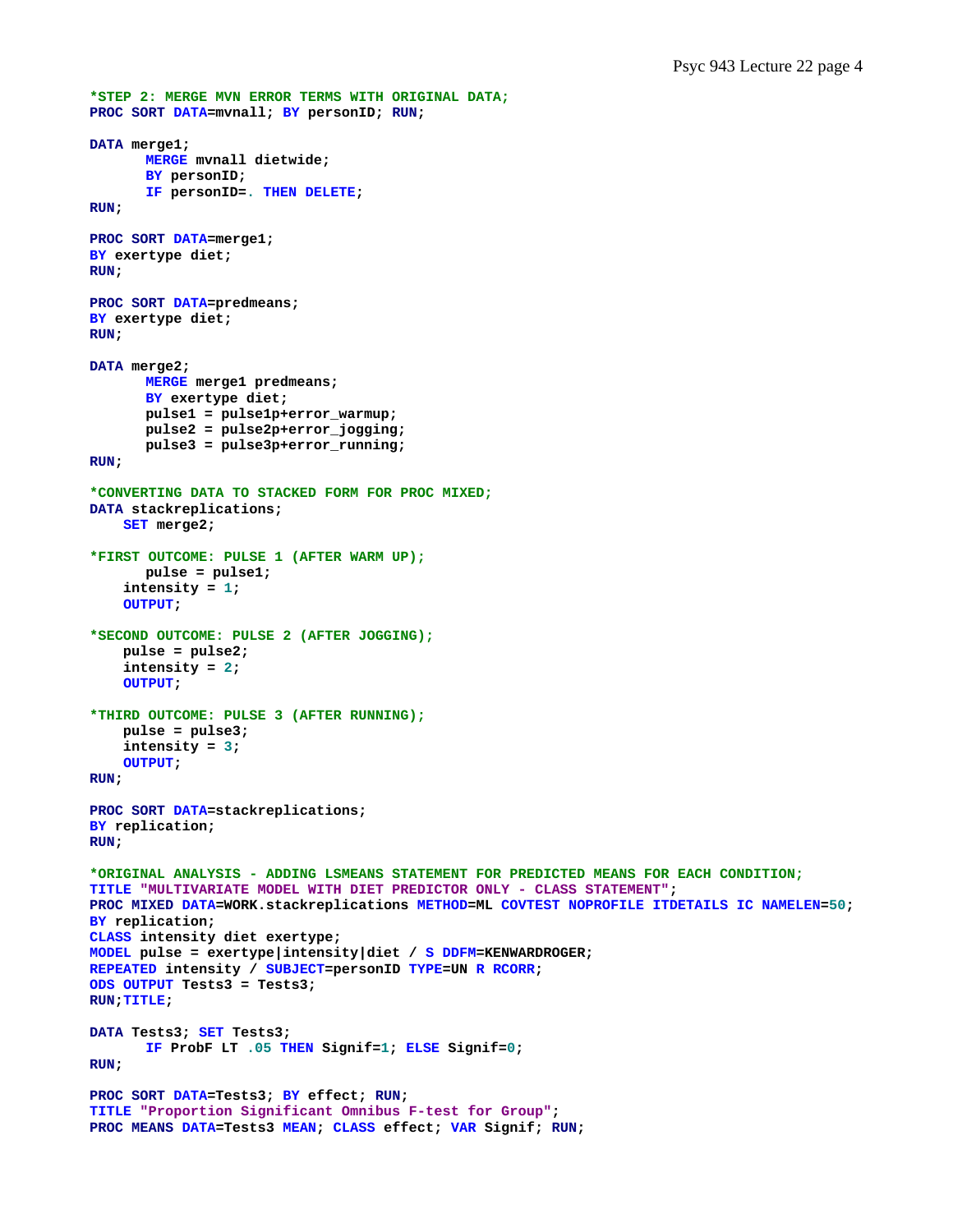Mplus also offers power analysis via simulation using the MONTECARLO command. Two examples are below.

## **1. Post-Hoc Power Analysis from Hoffman & McDowd (2010,** *Psychology and Aging***)**

The code and output for the original model (as presented in lecture 20) is given below, now explicitly referencing all estimated parameters. In addition to the path model direct effects (and indirect effect from before), we are also estimating (by default) intercepts and residual variances for continuous outcomes and thresholds for categorical outcomes. Given that we are using a logit link we also estimate a threshold for each binary outcome, which is the logit of the probability of a 0 response when all predictors are 0 (i.e., it is the opposite of an intercept, which would provide the logit of the probability of a 1 response). Thresholds are an Mplus convention that some other programs use as well. By definition, though, the binary outcomes do not have estimated residual variances (they are determined by the conditional probability of each response in binary outcomes).

```
TITLE: Path Analysis for Dissertation Follow-up 
DATA: FILE = driver.dat; 
VARIABLE: 
! List of variables in data file 
  NAMES = PartID sex age75 cs_1_5 cs_3 cs_6 cs_12 cs_18 far near 
          zufov1 zufov2 zufov3 Dscan lane da_task crash stop speed time 
          simfac part visfac attfac limit4 ticket2 speed2 follow attr 
          nacc2 jacc2 jacc20 acc2; 
! Variables to be analyzed in this model 
  USEVARIABLE = sex age75 visfac zufov1 zufov2 zufov3 Dscan simfac 
                limit4 speed2 acc2; 
! Missing data identifier 
  MISSING = .; 
! Categorical outcomes 
  CATEGORICAL = acc2 speed2; 
ANALYSIS: LINK = LOGIT; ESTIMATOR = MLR; INTEGRATION = MONTECARLO; 
OUTPUT: STDYX; 
MODEL: 
! Path model direct effects (labels for each path in parentheses) 
  simfac ON sex age75 visfac zufov1 zufov2 zufov3 Dscan (sim1-sim7); 
   limit4 ON sex age75 visfac zufov1 zufov2 zufov3 Dscan simfac (lim1-lim8); 
  acc2 ON sex age75 visfac zufov1 zufov2 zufov3 Dscan simfac limit4 (acc1-acc9); 
   speed2 ON sex age75 visfac zufov1 zufov2 zufov3 Dscan simfac limit4 (spd1-spd9); 
! Outcome intercepts (for continuous variables) 
   [simfac limit4]; 
! Outcome thresholds (for categorical variables) 
   [speed2$1 acc2$1]; 
! Estimated residual variances for continuous outcomes 
   simfac limit4; 
MODEL CONSTRAINT: ! Like ESTIMATE in SAS 
  NEW(DStoAcc); ! List names of estimated effects on NEW
  DStoAcc = sim7 * acc8; ! Indirect effect of Dscan --> Sim --> Acc
```
The model output has some of the necessary information we need to do a post-hoc power analysis. We also need the means and variances of the predictors (that are not estimated in the likelihood) from the original data as well.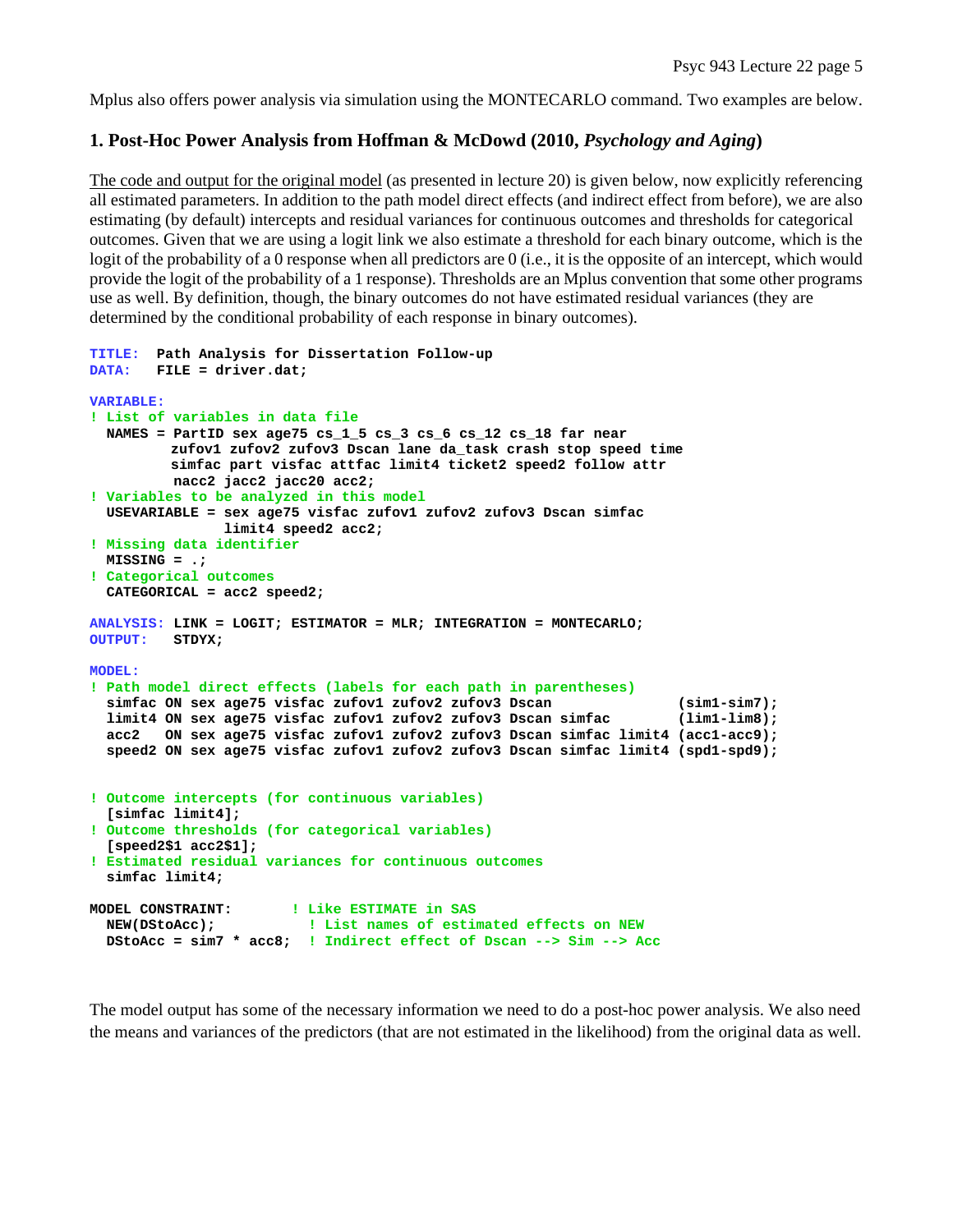|                           |                           |             | <b>UNSTANDARDIZED</b> |                   | <b>STANDARDIZED STDYX</b> |             |                   |         |  |
|---------------------------|---------------------------|-------------|-----------------------|-------------------|---------------------------|-------------|-------------------|---------|--|
|                           |                           |             |                       | <b>Two-Tailed</b> |                           |             | <b>Two-Tailed</b> |         |  |
|                           | <b>Estimate</b>           | <b>S.E.</b> | Est./S.E.             | P-Value           | <b>Estimate</b>           | <b>S.E.</b> | Est./S.E.         | P-Value |  |
| <b>SIMFAC</b>             | ON                        |             |                       |                   |                           |             |                   |         |  |
| <b>SEX</b>                | 0.008                     | 0.121       | 0.067                 | 0.946             | 0.005                     | 0.078       | 0.067             | 0.946   |  |
| AGE75                     | $-0.002$                  | 0.014       | $-0.111$              | 0.911             | $-0.009$                  | 0.083       | $-0.111$          | 0.911   |  |
| <b>VISFAC</b>             | $-0.021$                  | 0.074       | $-0.287$              | 0.774             | $-0.025$                  | 0.087       | $-0.286$          | 0.775   |  |
| ZUFOV1                    | 0.033                     | 0.069       | 0.482                 | 0.630             | 0.043                     | 0.089       | 0.482             | 0.630   |  |
| ZUFOV2                    | 0.085                     | 0.086       | 0.992                 | 0.321             | 0.111                     | 0.110       | 1.003             | 0.316   |  |
| ZUFOV3                    | 0.105                     | 0.082       | 1.283                 | 0.200             | 0.135                     | 0.105       | 1.277             | 0.201   |  |
| <b>DSCAN</b>              | 0.216                     | 0.081       | 2.661                 | 0.008             | 0.279                     | 0.104       | 2.681             | 0.007   |  |
| LIMIT4                    | ON                        |             |                       |                   |                           |             |                   |         |  |
| <b>SEX</b>                | 0.304                     | 0.200       | 1.522                 | 0.128             | 0.154                     | 0.102       | 1.511             | 0.131   |  |
| AGE75                     | $-0.001$                  | 0.024       | $-0.054$              | 0.957             | $-0.006$                  | 0.114       | $-0.054$          | 0.957   |  |
| <b>VISFAC</b>             | 0.009                     | 0.108       | 0.080                 | 0.937             | 0.008                     | 0.099       | 0.080             | 0.937   |  |
| ZUFOV1                    | 0.098                     | 0.127       | 0.772                 | 0.440             | 0.100                     | 0.129       | 0.775             | 0.438   |  |
| ZUFOV2                    | 0.149                     | 0.124       | 1.205                 | 0.228             | 0.152                     | 0.124       | 1.225             | 0.221   |  |
| ZUFOV3                    | $-0.163$                  | 0.139       | $-1.178$              | 0.239             | $-0.166$                  | 0.141       | $-1.181$          | 0.238   |  |
| <b>DSCAN</b>              | 0.154                     | 0.131       | 1.178                 | 0.239             | 0.157                     | 0.134       | 1.171             | 0.242   |  |
| SIMFAC                    | 0.026                     | 0.155       | 0.169                 | 0.866             | 0.021                     | 0.122       | 0.169             | 0.866   |  |
| ACC <sub>2</sub>          | ON                        |             |                       |                   |                           |             |                   |         |  |
| <b>SEX</b>                | $-0.770$                  | 0.560       | $-1.374$              | 0.169             | $-0.162$                  | 0.121       | $-1.341$          | 0.180   |  |
| AGE75                     | 0.058                     | 0.083       | 0.700                 | 0.484             | 0.114                     | 0.167       | 0.680             | 0.496   |  |
| <b>VISFAC</b>             | 0.066                     | 0.309       | 0.213                 | 0.831             | 0.025                     | 0.117       | 0.215             | 0.830   |  |
| ZUFOV1                    | $-0.438$                  | 0.608       | $-0.720$              | 0.472             | $-0.186$                  | 0.240       | $-0.775$          | 0.438   |  |
| ZUFOV2                    | $-0.822$                  | 0.379       | $-2.171$              | 0.030             | $-0.350$                  | 0.149       | $-2.342$          | 0.019   |  |
| ZUFOV3                    | $-0.066$                  | 0.391       | $-0.169$              | 0.866             | $-0.028$                  | 0.165       | $-0.169$          | 0.865   |  |
| <b>DSCAN</b>              | $-0.477$                  | 0.320       | $-1.491$              | 0.136             | $-0.202$                  | 0.130       | $-1.552$          | 0.121   |  |
| SIMFAC                    | 1.497                     | 0.532       | 2.813                 | 0.005             | 0.492                     | 0.131       | 3.759             | 0.000   |  |
| LIMIT4                    | $-0.387$                  | 0.411       | $-0.943$              | 0.346             | $-0.161$                  | 0.161       | $-1.001$          | 0.317   |  |
| SPEED <sub>2</sub>        | ON                        |             |                       |                   |                           |             |                   |         |  |
| <b>SEX</b>                | $-1.387$                  | 0.749       | $-1.852$              | 0.064             | $-0.290$                  | 0.129       | $-2.245$          | 0.025   |  |
|                           |                           |             |                       |                   |                           |             |                   |         |  |
| AGE75                     | $-0.065$                  | 0.051       | $-1.265$              | 0.206             | $-0.126$                  | 0.097       | $-1.299$          | 0.194   |  |
| <b>VISFAC</b>             | $-0.180$                  | 0.343       | $-0.525$              | 0.599             | $-0.068$                  | 0.125       | $-0.549$          | 0.583   |  |
| ZUFOV1                    | -0.475                    | 0.483       | -0.982                | 0.326             | -0.200                    | 0.177       | -1.133            | 0.257   |  |
| ZUFOV2                    | $-0.289$                  | 0.610       | $-0.474$              | 0.636             | $-0.122$                  | 0.242       | $-0.503$          | 0.615   |  |
| ZUFOV3                    | $-1.136$                  | 0.370       | $-3.067$              | 0.002             | $-0.477$                  | 0.149       | $-3.195$          | 0.001   |  |
| <b>DSCAN</b>              | 0.968                     | 0.518       | 1.868                 | 0.062             | 0.408                     | 0.174       | 2.345             | 0.019   |  |
| <b>SIMFAC</b>             | $-0.382$                  | 0.682       | $-0.561$              | 0.575             | $-0.125$                  | 0.208       | $-0.599$          | 0.549   |  |
| LIMIT4                    | $-0.343$                  | 0.480       | $-0.715$              | 0.475             | $-0.141$                  | 0.205       | $-0.690$          | 0.490   |  |
| Intercepts                |                           |             |                       |                   |                           |             |                   |         |  |
| <b>SIMFAC</b>             | 0.016                     | 0.090       | 0.174                 | 0.862             | 0.020                     | 0.116       | 0.174             | 0.862   |  |
| LIMIT4<br>Thresholds      | 0.062                     | 0.160       | 0.389                 | 0.697             | 0.064                     | 0.163       | 0.392             | 0.695   |  |
| SPEED2\$1                 | 1.727                     | 0.507       | 3.407                 | 0.001             | 0.728                     | 0.177       | 4.114             | 0.000   |  |
| ACC2\$1                   | 2.059                     | 0.546       | 3.772                 | 0.000             | 0.875                     | 0.197       | 4.440             | 0.000   |  |
| <b>Residual Variances</b> |                           |             |                       |                   |                           |             |                   |         |  |
| SIMFAC                    | 0.479                     | 0.052       | 9.140                 | 0.000             | 0.799                     | 0.067       | 11.880            | 0.000   |  |
| LIMIT4                    | 0.876                     | 0.122       | 7.169                 | 0.000             | 0.914                     | 0.059       | 15.467            | 0.000   |  |
|                           | New/Additional Parameters |             |                       |                   |                           |             |                   |         |  |

| <b>DSTOACC</b> | 0.323 | 0.160 | 2.026 | 0.043 |
|----------------|-------|-------|-------|-------|
|                |       |       |       |       |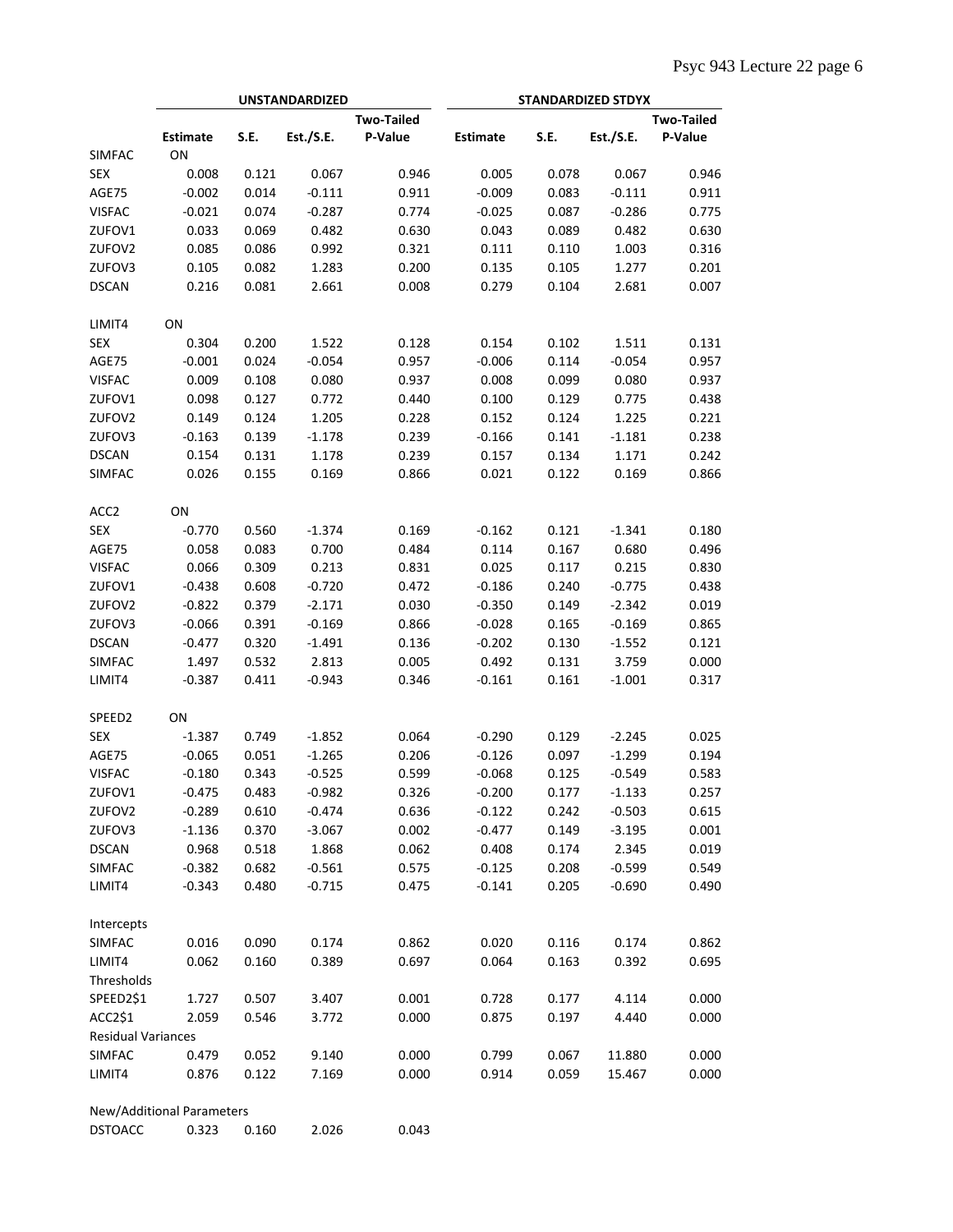The code and output for the power analysis simulation model is given below.

```
TITLE: Power Analysis for DriverScan2 
MONTECARLO: 
! Names of to-be-created variables in model 
  NAMES = sex age75 visfac zufov1 zufov2 zufov3 Dscan simfac limit4 speed2 acc2; 
! For categorical variables, how many thresholds (=#categories-1) and logit/probit 
  GENERATE = speed2(1 L) acc2(1 L); 
  CATEGORICAL = speed2 acc2; 
! Number of people in each sample -- I used # complete cases for outcomes 
  NOBSERVATIONS = 114; 
! Number of samples to create 
  NREPS = 1000; 
! Random number seed to duplicate results 
   SEED = 8675309; 
ANALYSIS: LINK = LOGIT; ESTIMATOR = MLR; INTEGRATION = MONTECARLO; 
MODEL POPULATION: ! Tell Mplus how to make the data 
! Using @ for parameters that are not going to be estimated in the likelihood 
! Using * for parameters that are going to be estimated in the likelihood 
! Predictor means (from original data) 
     [sex@.579 age75@-.094 visfac@-.090]; 
     [zufov1@-.072 zufov2@-.025 zufov3@.059 dscan@-.051]; 
! Predictor variances (from original data) 
     sex@.246 age75@22.455 visfac@.779; 
     zufov1@.809 zufov2@.908 zufov3@1.030 dscan@.963; 
! Outcome intercepts (estimated for continuous variables) 
     [simfac*.016]; [limit4*.062]; 
! Outcome thresholds (estimated for categorical variables) 
     [speed2$1*1.727]; [acc2$1*2.059]; 
! Residual variances (estimated for continuous outcomes) 
     simfac*.479 limit4*.876; 
! Path model direct effects (unstandardized effects estimated by model) 
    simfac ON sex*.008 age75*-.002 visfac*-.021; 
    simfac ON zufov1*.033 zufov2*.085 zufov3*.105 Dscan*.216; 
    limit4 ON sex*.304 age75*-.001 visfac*.009; 
    limit4 ON zufov1*.098 zufov2*.149 zufov3*-.163 Dscan*.154 simfac*.026; 
    acc2 ON sex*-.770 age75*.058 visfac*.066 zufov1*-.438 zufov2*-.822; 
    acc2 ON zufov3*-.066 Dscan*-.477 simfac*1.497 limit4*-.387; 
    speed2 ON sex*-1.387 age75*-.065 visfac*-.180 zufov1*-.475 zufov2*-.289; 
    speed2 ON zufov3*-1.136 Dscan*.968 simfac*-.382 limit4*-.343; 
MODEL: ! Tell Mplus to run the model on each created sample dataset
simfac ON sex*.008 age75*-.002 visfac*-.021 (sim1-sim3); 
simfac ON zufov1*.033 zufov2*.085 zufov3*.105 Dscan*.216 (sim4-sim7); 
limit4 ON sex*.304 age75*-.001 visfac*.009 (lim1-lim3); 
limit4 ON zufov1*.098 zufov2*.149 zufov3*-.163 Dscan*.154 simfac*.026 (lim4-lim8); 
acc2 ON sex*-.770 age75*.058 visfac*.066 zufov1*-.438 zufov2*-.822 (acc1-acc5); 
acc2 ON zufov3*-.066 Dscan*-.477 simfac*1.497 limit4*-.387 (acc6-acc9); 
speed2 ON sex*-1.387 age75*-.065 visfac*-.180 zufov1*-.475 zufov2*-.289 (spd1-spd5); 
speed2 ON zufov3*-1.136 Dscan*.968 simfac*-.382 limit4*-.343 (spd6-spd9); 
MODEL CONSTRAINT: ! Like ESTIMATE in SAS
  NEW(DStoAcc*.323); ! List names of estimated effects on NEW
  DStoAcc = sim7 * acc8; ! Indirect effect of Dscan --> Sim --> Acc
```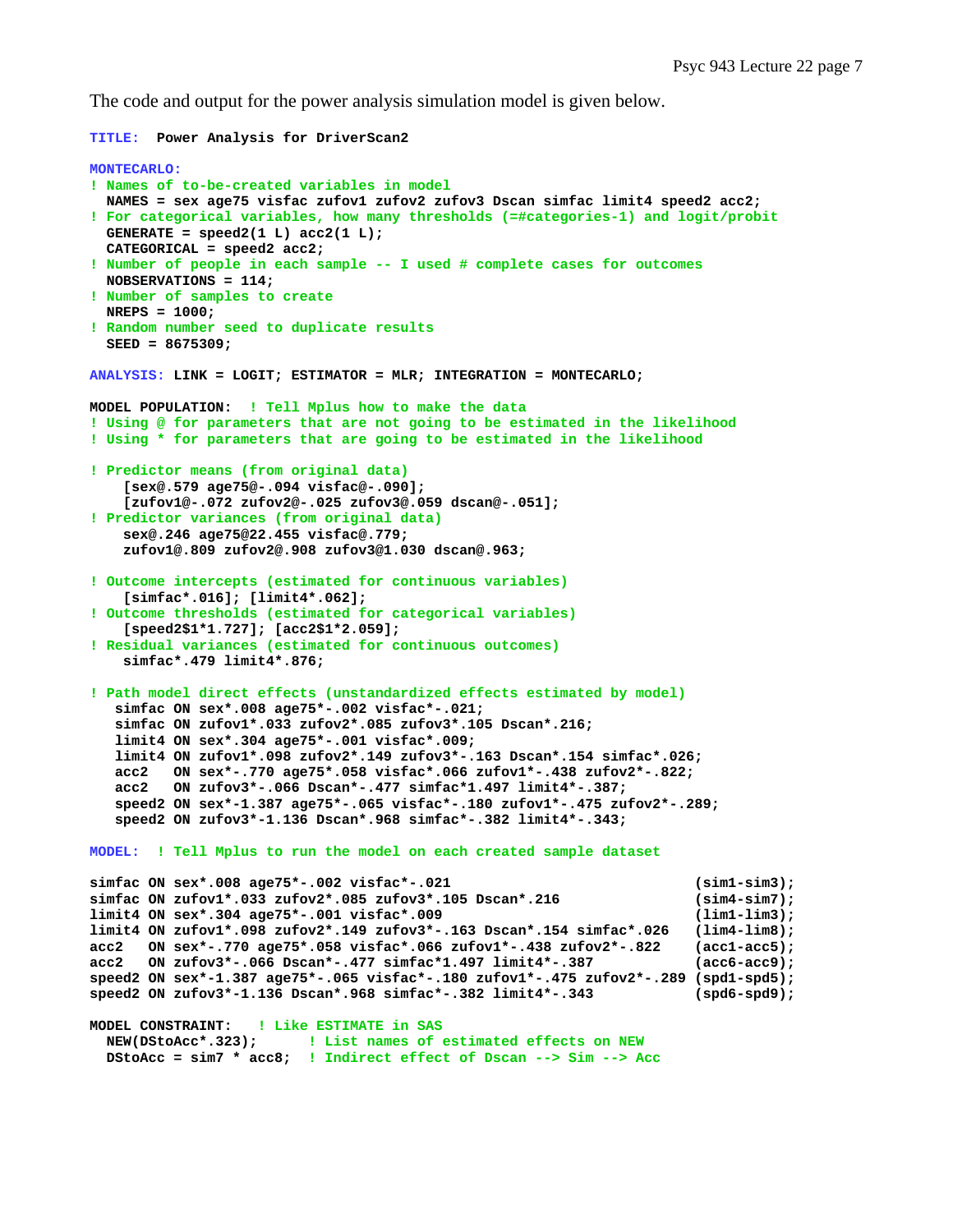|                           |    |            |          | <b>SUMMARY OF ESTIMATES</b> | <b>SUMMARY OVER REPLICATIONS</b>                                       |               |           |             |
|---------------------------|----|------------|----------|-----------------------------|------------------------------------------------------------------------|---------------|-----------|-------------|
| <b>SIMFAC</b>             | ON | Population | Average  | Std. Dev.                   | S. E. Average                                                          | <b>M.S.E.</b> | 95% Cover | % Sig Coeff |
| <b>SEX</b>                |    | 0.008      | 0.013    | 0.133                       | 0.129                                                                  | 0.018         | 0.943     | 0.054       |
| AGE75                     |    | $-0.002$   | $-0.001$ | 0.014                       | 0.014                                                                  | 0.000         | 0.946     | 0.065       |
| <b>VISFAC</b>             |    | $-0.021$   | $-0.020$ | 0.077                       | 0.073                                                                  | 0.006         | 0.930     | 0.077       |
| ZUFOV1                    |    | 0.033      | 0.033    | 0.077                       | 0.071                                                                  | 0.006         | 0.924     | 0.115       |
| ZUFOV2                    |    | 0.085      | 0.083    | 0.070                       | 0.067                                                                  | 0.005         | 0.936     | 0.258       |
| ZUFOV3                    |    | 0.105      | 0.108    | 0.067                       | 0.063                                                                  | 0.005         | 0.929     | 0.414       |
| <b>DSCAN</b>              |    | 0.216      | 0.214    | 0.072                       | 0.065                                                                  | 0.005         | 0.915     | 0.860       |
|                           |    |            |          |                             |                                                                        |               |           |             |
| LIMIT4                    | ON |            |          |                             |                                                                        |               |           |             |
| <b>SEX</b>                |    | 0.304      | 0.309    | 0.184                       | 0.174                                                                  | 0.034         | 0.932     | 0.433       |
| AGE75                     |    | $-0.001$   | $-0.001$ | 0.019                       | 0.018                                                                  | 0.000         | 0.939     | 0.059       |
| <b>VISFAC</b>             |    | 0.009      | 0.009    | 0.107                       | 0.098                                                                  | 0.011         | 0.928     | 0.071       |
| ZUFOV1                    |    | 0.098      | 0.093    | 0.103                       | 0.096                                                                  | 0.011         | 0.922     | 0.189       |
| ZUFOV2                    |    | 0.149      | 0.143    | 0.095                       | 0.091                                                                  | 0.009         | 0.929     | 0.354       |
| ZUFOV3                    |    | $-0.163$   | $-0.162$ | 0.091                       | 0.086                                                                  | 0.008         | 0.938     | 0.481       |
| <b>DSCAN</b>              |    | 0.154      | 0.158    | 0.102                       | 0.092                                                                  | 0.011         | 0.923     | 0.422       |
| <b>SIMFAC</b>             |    | 0.026      | 0.019    | 0.135                       | 0.125                                                                  | 0.018         | 0.915     | 0.087       |
|                           |    |            |          |                             |                                                                        |               |           |             |
| ACC <sub>2</sub>          | ON |            |          |                             |                                                                        |               |           |             |
| <b>SEX</b>                |    | $-0.770$   | $-0.964$ | 1.109                       | 0.794                                                                  | 1.266         | 0.918     | 0.247       |
| AGE75                     |    | 0.058      | 0.069    | 0.103                       | 0.081                                                                  | 0.011         | 0.913     | 0.151       |
| <b>VISFAC</b>             |    | 0.066      | 0.105    | 0.549                       | 0.424                                                                  | 0.303         | 0.915     | 0.098       |
| ZUFOV1                    |    | $-0.438$   | $-0.560$ | 0.550                       | 0.436                                                                  | 0.317         | 0.919     | 0.273       |
| ZUFOV2                    |    | $-0.822$   | $-1.051$ | 0.591                       | 0.453                                                                  | 0.402         | 0.927     | 0.671       |
| ZUFOV3                    |    | $-0.066$   | $-0.105$ | 0.481                       | 0.377                                                                  | 0.232         | 0.914     | 0.087       |
| <b>DSCAN</b>              |    | $-0.477$   | $-0.603$ | 0.528                       | 0.420                                                                  | 0.294         | 0.917     | 0.299       |
| <b>SIMFAC</b>             |    | 1.497      | 1.917    | 0.959                       | 0.672                                                                  | 1.096         | 0.923     | 0.864       |
|                           |    |            |          |                             |                                                                        |               |           |             |
| LIMIT4                    |    | $-0.387$   | $-0.498$ | 0.542                       | 0.410                                                                  | 0.306         | 0.909     | 0.244       |
| SPEED2                    | ON |            |          |                             |                                                                        |               |           |             |
| <b>SEX</b>                |    | $-1.387$   | $-1.800$ | 1.740                       | 0.895                                                                  | 3.193         | 0.916     | 0.567       |
| AGE75                     |    | $-0.065$   | $-0.090$ | 0.147                       | 0.085                                                                  | 0.022         | 0.917     | 0.209       |
| <b>VISFAC</b>             |    | $-0.180$   | $-0.291$ | 1.720                       | 0.450                                                                  | 2.969         | 0.900     | 0.123       |
| ZUFOV1                    |    | $-0.475$   | $-0.657$ | 0.678                       | 0.453                                                                  | 0.492         | 0.915     | 0.294       |
| ZUFOV2                    |    | $-0.289$   | $-0.371$ | 0.594                       | 0.426                                                                  | 0.359         | 0.911     | 0.175       |
| ZUFOV3                    |    | $-1.136$   | $-1.523$ | 1.286                       | 0.516                                                                  | 1.801         | 0.909     | 0.894       |
| <b>DSCAN</b>              |    | 0.968      | 1.352    | 1.801                       | 0.520                                                                  | 3.386         | 0.921     | 0.745       |
| <b>SIMFAC</b>             |    | $-0.382$   | $-0.442$ | 1.250                       | 0.577                                                                  | 1.564         | 0.916     | 0.145       |
| LIMIT4                    |    | $-0.343$   | $-0.454$ | 0.754                       | 0.428                                                                  | 0.580         | 0.905     | 0.212       |
|                           |    |            |          |                             |                                                                        |               |           |             |
| Intercepts                |    |            |          |                             |                                                                        |               |           |             |
| <b>SIMFAC</b>             |    | 0.000      | 0.011    | 0.101                       | 0.099                                                                  | 0.010         | 0.936     | 0.064       |
| LIMIT4                    |    | 0.000      | 0.056    | 0.147                       | 0.133                                                                  | 0.025         | 0.905     | 0.095       |
| Thresholds                |    |            |          |                             |                                                                        |               |           |             |
| SPEED2\$1                 |    | 0.000      | 2.390    | 4.328                       | 0.680                                                                  | 24.429        | 0.018     | 0.982       |
| ACC2\$1                   |    | 0.000      | 2.611    | 0.994                       | 0.685                                                                  | 7.802         | 0.007     | 0.993       |
| <b>Residual Variances</b> |    |            |          |                             |                                                                        |               |           |             |
| SIMFAC                    |    | 0.500      | 0.445    | 0.062                       | 0.058                                                                  | 0.007         | 0.766     | 1.000       |
| LIMIT4                    |    | 0.500      | 0.802    | 0.113                       | 0.104                                                                  | 0.104         | 0.121     | 1.000       |
|                           |    |            |          |                             |                                                                        |               |           |             |
| New/Additional Parameters |    |            |          |                             |                                                                        |               |           |             |
| <b>DSTOACC</b>            |    | 0.323      | 0.408    | 0.253                       | 0.196                                                                  | 0.071         | 0.931     | 0.541       |
|                           |    |            |          |                             | BOLD VALUES INDICATE EFFECTS THAT WERE ~SIGNIFICANT IN ORIGINAL MODEL. |               |           |             |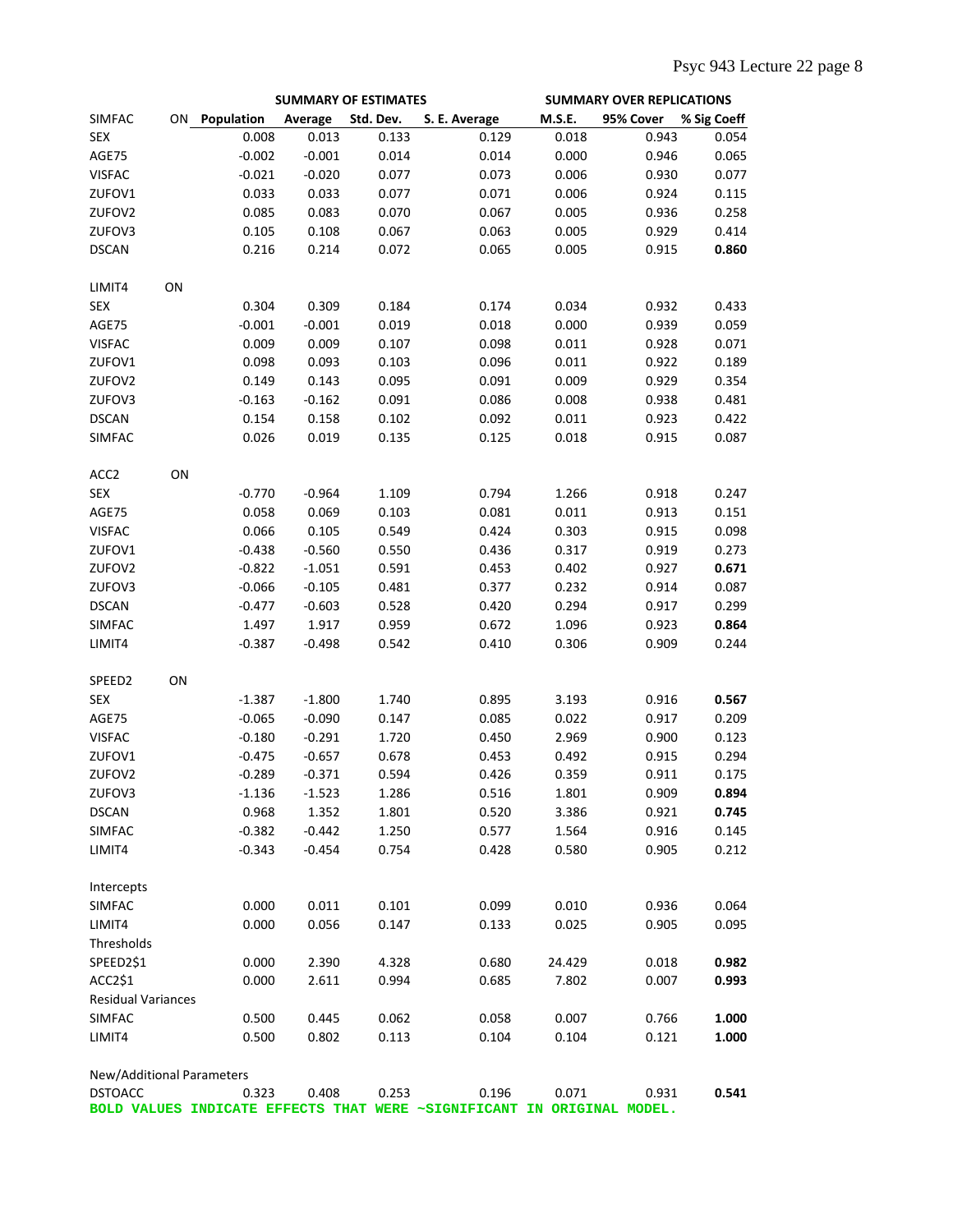

## **2. A Priori Power Analysis for Path Model (from grant analysis plan for Scott Stoltenberg)**

This conceptual model illustrates the basic premise: the kind of genes you have "causes" impulsivity which then "causes" behavioral outcomes. Because this is a proposal, we have little information with which to make guesses about model parameters, but we'll use the equations that underlie the mediation model. Here's the end result:

```
TITLE: Figure 3 model a priori power analysis 
MONTECARLO: 
! Names of to-be-created variables in model 
   NAMES = drink impulse gene; 
! For categorical predictors, where to cut a continuous z-scored variable to make 2 groups 
   CUTPOINTS = gene(0.44); 
! Number of people proposed in each sample 
   NOBSERVATIONS = 300; 
! Number of samples to create 
   NREPS = 1000; 
! Random number seed to duplicate results 
   SEED = 8675309; 
ANALYSIS: ESTIMATOR = MLR; 
MODEL POPULATION: ! Tell Mplus how to make the data 
! Using @ for parameters that are not going to be estimated in the likelihood 
! Using * for parameters that are going to be estimated in the likelihood 
! Mean and variance for original gene variable to be cut up into two groups 
     [gene@0]; gene@1; 
! Intercepts and residual variances for impulse mediator and drink outcome 
     [impulse*0 drink*0]; 
     impulse*.910 drink*.938; 
! Mediation direct effects 
     impulse ON gene*.609 (a); 
     drink ON impulse*.152 (b); 
     drink ON gene*.412 (c); 
MODEL: ! Tell Mplus to estimate our model 
! Intercepts and residual variances for impulse mediator and drink outcome 
     [impulse*0 drink*0]; 
     impulse*.910 drink*.938; 
! Mediation direct effects 
     impulse ON gene*.609 (a); 
     drink ON impulse*.152 (b); 
     drink ON gene*.412 (c); 
MODEL CONSTRAINT: ! Like ESTIMATE in SAS 
   NEW(XtoMtoY*.093); ! List names of estimated effects on NEW
   XtoMtoY = a * b; ! Indirect effect of Gene --> Impulse --> Drink
```